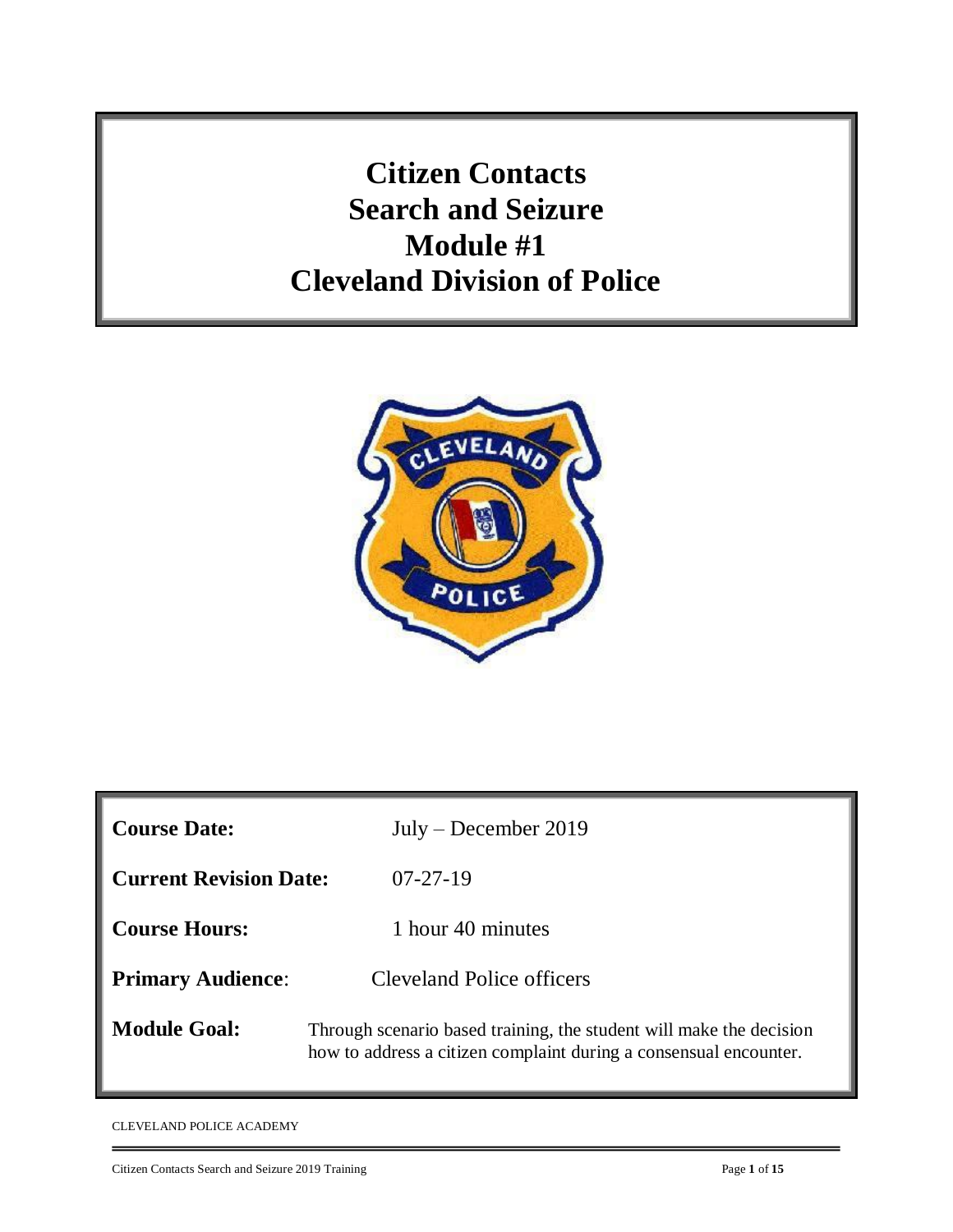## **RE FE RE NC ES**

- 1. Cleveland Division of Police GPO Search and Seizure
- 2. Cleveland Division of Police GPO Investigatory stops
- 3. Cleveland Division of Police GPO Probable Cause / Warrantless Arrest
- 4. Cleveland Division of Police GPO Strip Searches & Body Cavity Searches
- 5. Cleveland Division of Police GPO Miranda Warning and Waiver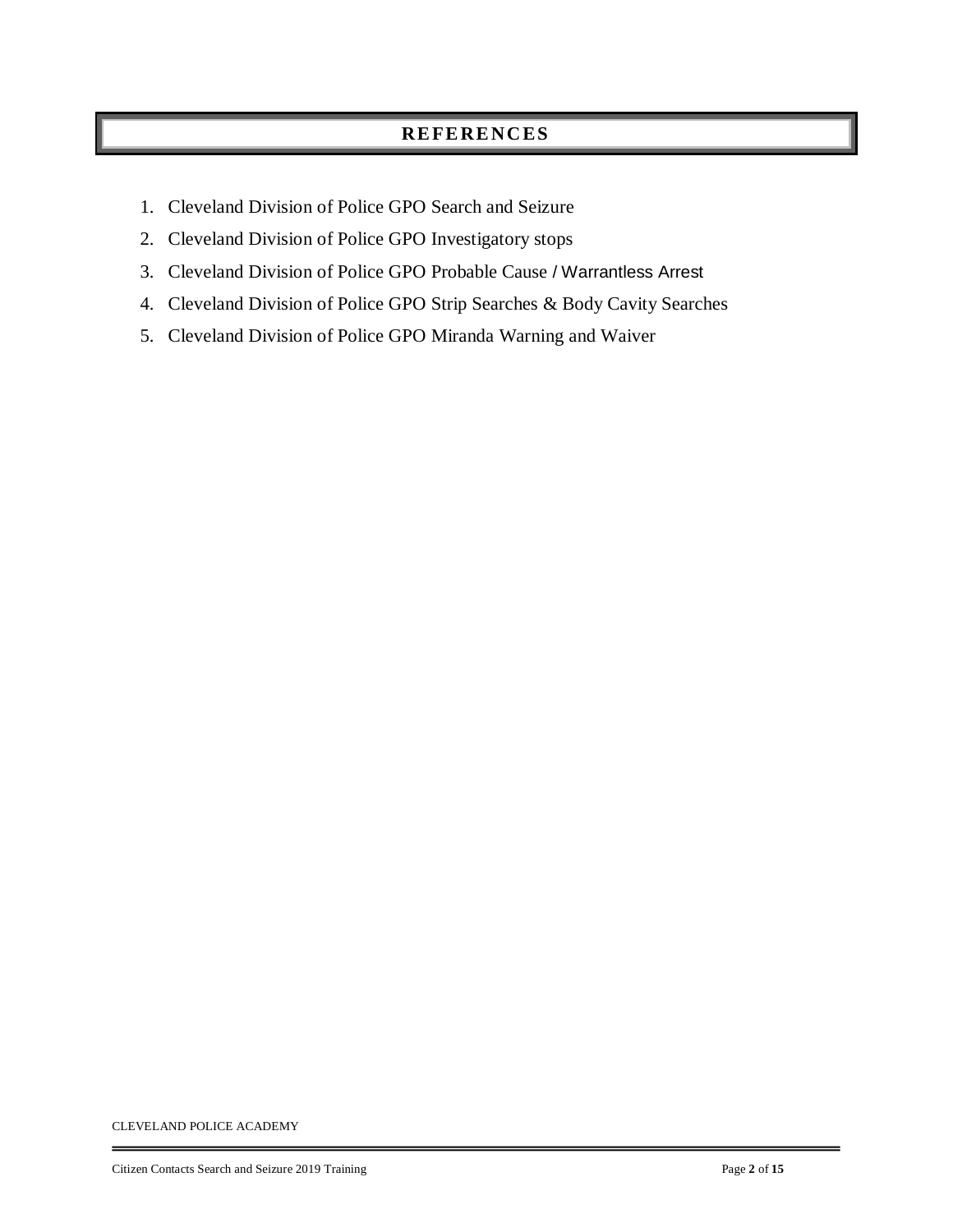# **COURS E M AT ER IA LS**

#### **TEACHING AIDS**

|   | <b>Erasable Board/Markers</b>   | Easel/Notepads |
|---|---------------------------------|----------------|
|   | Lectern/Table                   |                |
| X | Other:                          |                |
| X | <b>Student Handouts</b>         |                |
|   | Handout #1:                     |                |
|   |                                 |                |
|   | <b>INSTRUCTIONAL TECHNIQUES</b> |                |
|   |                                 | $\mathbf v$    |

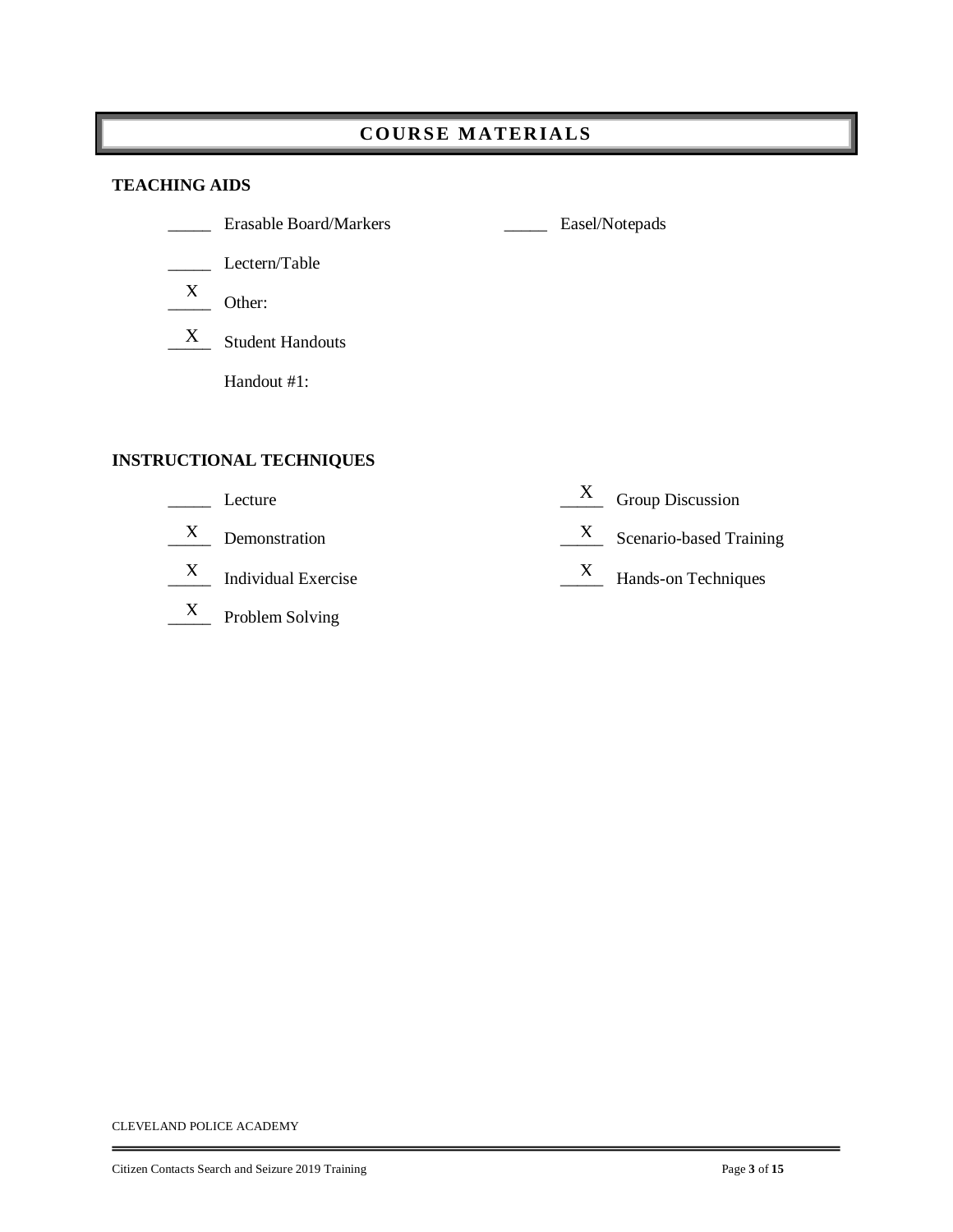## **LEARNING OBJECTIVES**

### **At the end of this topic, the student will be able to**:

- 1. Understand how to apply the five search & seizure GPOs
- 2. Identify factors that can turn consensual encounters into a seizure/detention
- 3. Understand the concept of conversational fact gathering
- 4. Analyze if a seizure takes place, officers must stay within the guidelines of the policies and 4th amendment
- 5. Decide whether the search and/or seizure met all department policies, procedures and training standards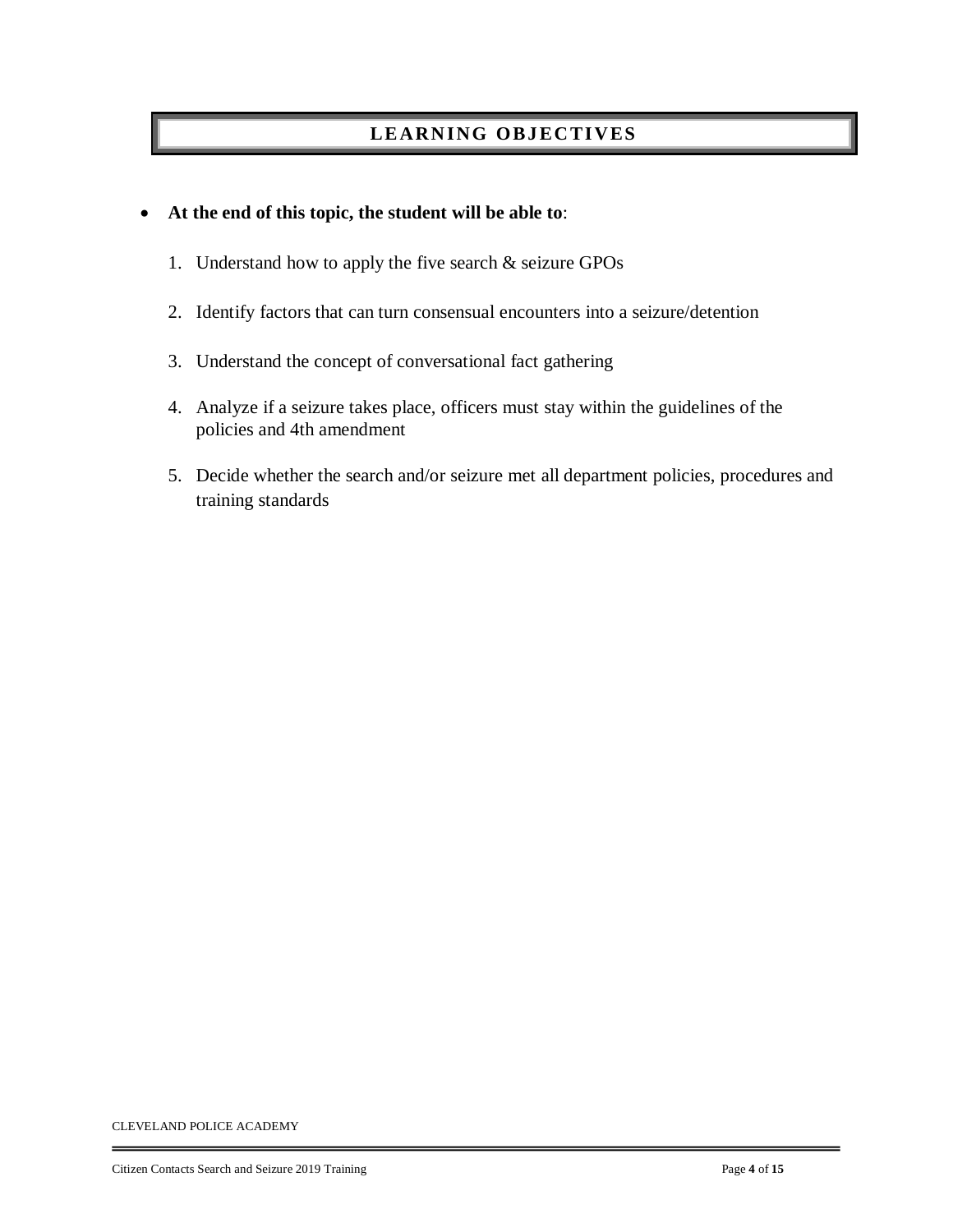|   | I. PREPARATION                                                                                                                 |                                         |
|---|--------------------------------------------------------------------------------------------------------------------------------|-----------------------------------------|
| L | Introduction                                                                                                                   | <b>Intro to the Module</b>              |
|   | A. Instructor                                                                                                                  |                                         |
|   | B. Course                                                                                                                      |                                         |
|   | <b>II</b> Learning Objectives:                                                                                                 | <b>Review the</b>                       |
|   | A. Understand how to apply the five search $&$ seizure GPOs                                                                    | assessment sheets<br>and the evaluation |
|   | B. Identify factors that can turn consensual encounters into a<br>seizure/detention                                            | process with<br>officers                |
|   | C. Understand the concept of conversational fact gathering                                                                     |                                         |
|   | D. Analyze if a seizure takes place, officers must stay within the<br>guidelines of the policies and 4 <sup>th</sup> amendment |                                         |
|   | E. Decide whether the search and/or seizure met all department<br>policies, procedures and training standards                  |                                         |
| Ш | The safety officer for the scenario will conduct a safety check                                                                | <b>Safety Check</b>                     |
|   | A. Confirm no live weapons are in the room                                                                                     |                                         |
|   | B. Confirm all scenario training weapons are "blue" and/or inert                                                               |                                         |
|   | C. Have all students do a visual/manual check to confirm safety of<br>all involved                                             |                                         |
|   | D. Inform all students                                                                                                         |                                         |
|   | Touching of the role players will be limited to only what<br>a.<br>is necessary within the confines of the scenario            |                                         |
|   | b. If the instructor gives the command to "Stop Training" the<br>scenario stops immediately                                    |                                         |
|   |                                                                                                                                |                                         |
|   |                                                                                                                                |                                         |
|   |                                                                                                                                |                                         |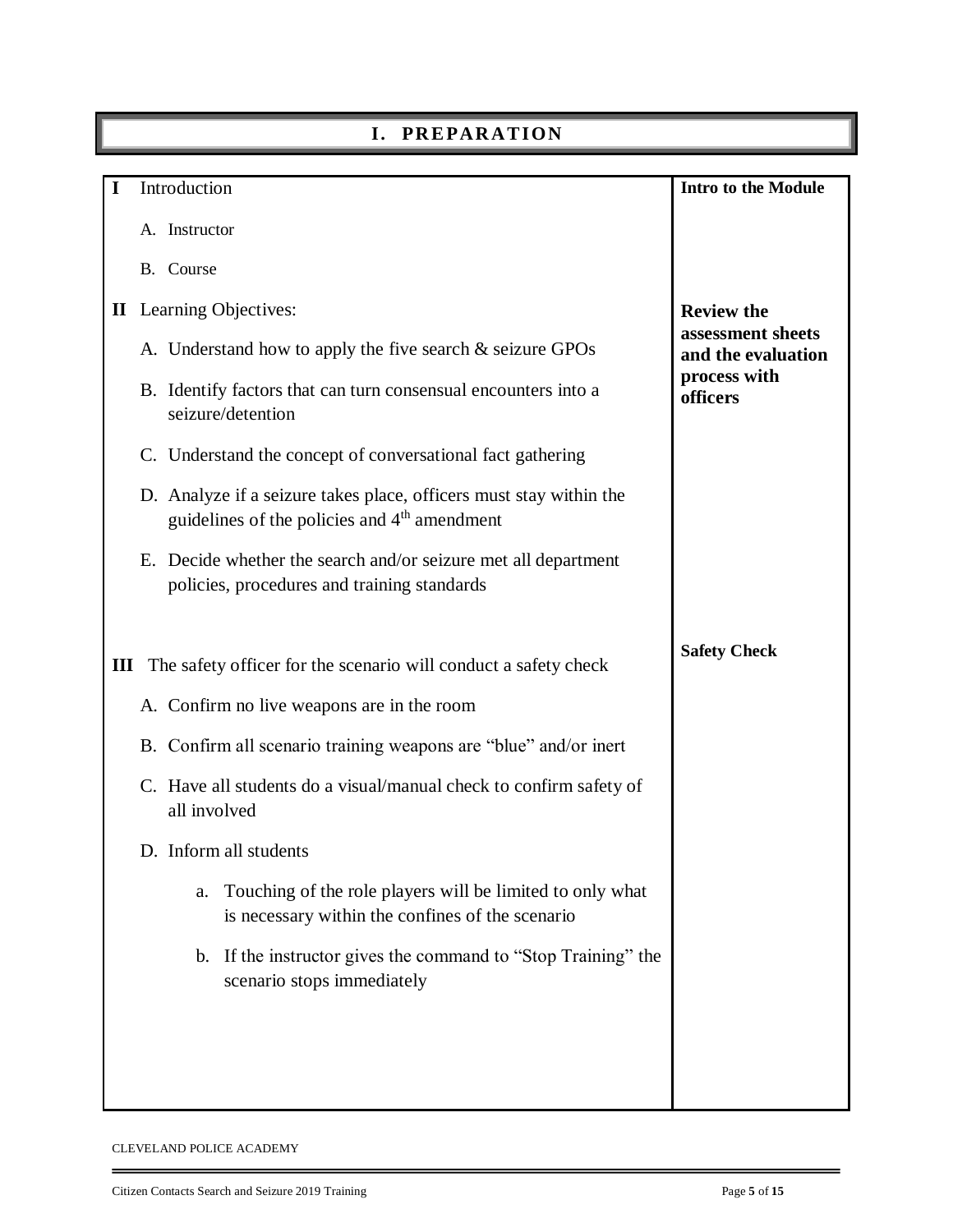| I.  | <b>Scenario for Instructor and 911 call:</b>                                                                                                                                                                                                                                                                                                                                                                                                                                                                                                                                                                                                                                                                 | <b>Instructor will act</b>                                                                                                                                        |
|-----|--------------------------------------------------------------------------------------------------------------------------------------------------------------------------------------------------------------------------------------------------------------------------------------------------------------------------------------------------------------------------------------------------------------------------------------------------------------------------------------------------------------------------------------------------------------------------------------------------------------------------------------------------------------------------------------------------------------|-------------------------------------------------------------------------------------------------------------------------------------------------------------------|
|     | A. This scenario will start with a two-person zone car responding to<br>a radio broadcast for a male disturbing outside a corner store. A<br>business owner is calling to report a male loitering on the<br>sidewalk in front of his business and would like him removed.<br>Caller states this is affecting his business but does not state how.<br>The officers will be told they have arrived on scene and directed<br>to role player #1 who is acting as the store owner. If officers ask<br>any questions pertaining to the call, they will be advised that no<br>further information is available. (Note: description will match<br>the role player's outer clothing, height and weight for that day.) | as the dispatcher<br>and provide this<br>information<br>This sheet can be<br>used as a handout<br>for the role player<br>The address is 123<br><b>Main street</b> |
| II. | <b>Instructions for Role Player #1</b>                                                                                                                                                                                                                                                                                                                                                                                                                                                                                                                                                                                                                                                                       |                                                                                                                                                                   |
|     | A. Officers will then confer with the store owner, role player #1,<br>who will state, "that guy has been standing on the sidewalk<br><u>outside my store for a half hour without coming in or buying</u><br><u>anything."</u>                                                                                                                                                                                                                                                                                                                                                                                                                                                                                | Officers should                                                                                                                                                   |
|     | B. Store owner, role player #1, states that he has asked them to leave<br>the area several times. " <i>I told him if he's not going to buy</i><br><u>anything, he has to leave. I want him removed from the area."</u>                                                                                                                                                                                                                                                                                                                                                                                                                                                                                       | allow the complaint<br>to speak providing<br>him a voice.                                                                                                         |
|     | C. The store owner will point out that he has a clearly posted sign<br>saying, " <i>No Loitering</i> " in his parking lot.                                                                                                                                                                                                                                                                                                                                                                                                                                                                                                                                                                                   |                                                                                                                                                                   |
| Ш.  | <b>Instructions for Role Player #2</b>                                                                                                                                                                                                                                                                                                                                                                                                                                                                                                                                                                                                                                                                       |                                                                                                                                                                   |
|     | A. Role player #2 will be standing on the "public sidewalk" waiting<br>for his ride.                                                                                                                                                                                                                                                                                                                                                                                                                                                                                                                                                                                                                         |                                                                                                                                                                   |
|     | B. Role player $#2$ will not be blocking the entrance to the business<br>nor will he be blocking the sidewalk.                                                                                                                                                                                                                                                                                                                                                                                                                                                                                                                                                                                               |                                                                                                                                                                   |
|     | C. Role player $#2$ will not argue with role player $#1$ or the officers                                                                                                                                                                                                                                                                                                                                                                                                                                                                                                                                                                                                                                     |                                                                                                                                                                   |
|     | D. Role player #2 will not engage the officers or role player #1 until<br>addressed by the officers. If the officer do not engage role player<br>#2, he will advise officers of his actions. (See RP #2 instructions)                                                                                                                                                                                                                                                                                                                                                                                                                                                                                        |                                                                                                                                                                   |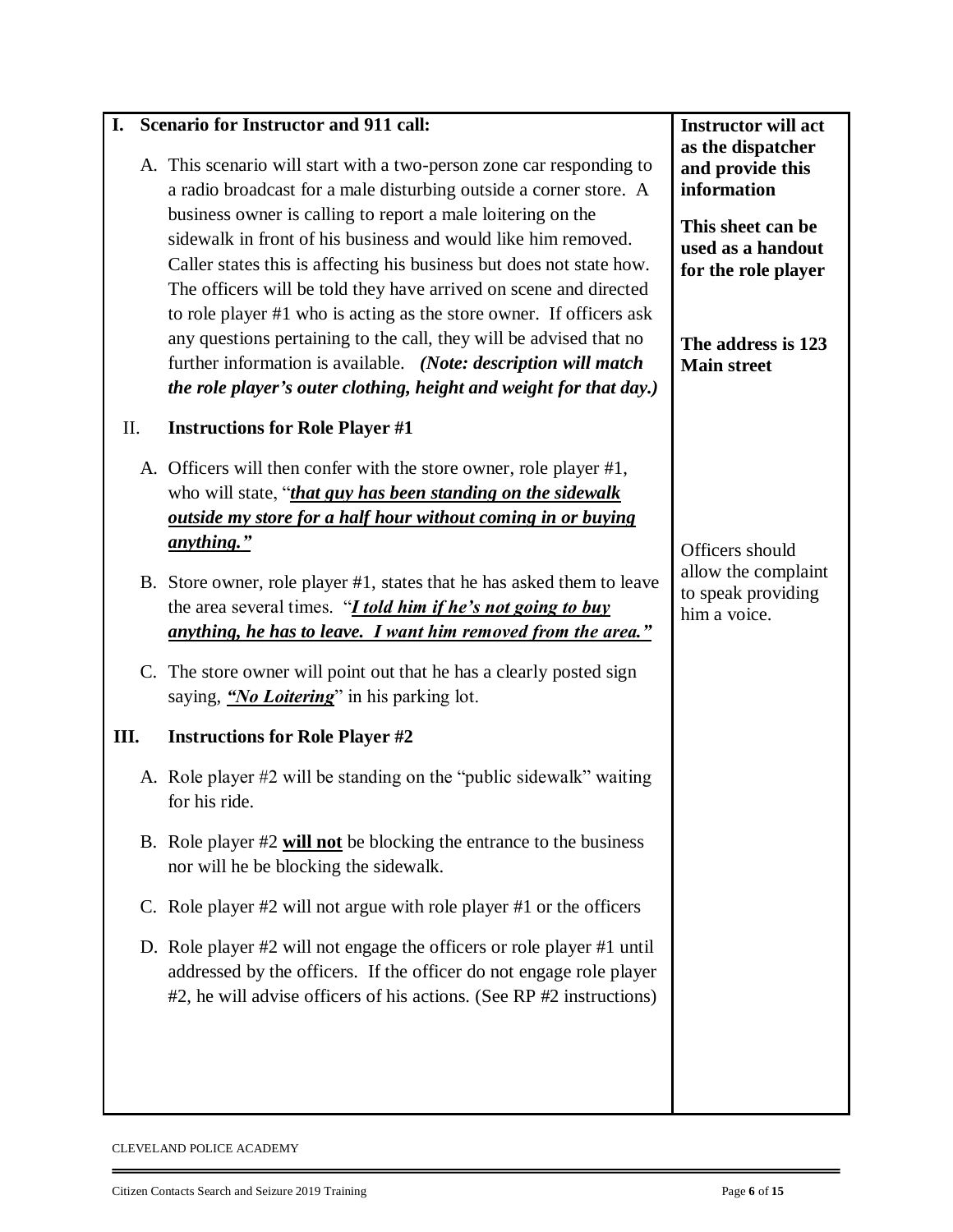| E. Role player #2 Script (Male standing on sidewalk)                                                                                                                                                                                                     |                                                                     |
|----------------------------------------------------------------------------------------------------------------------------------------------------------------------------------------------------------------------------------------------------------|---------------------------------------------------------------------|
| If the officers do not initiate an encounter, role player #2<br>a.<br>will approach them and state, " <i>He has been yelling at me</i><br>to either buy something or leave for the last 20 minutes"<br>This will ensure interaction with role player #2. |                                                                     |
| b. If the officers should approach role player #2 who will be<br>standing there calmly but looking around. The role player<br>will be cooperative with all questioning.                                                                                  | <b>Consensual</b><br>encounter should be                            |
| c. Interaction with the police: be calm and cooperative, and<br>follow any orders given, unless you are asked to leave or<br>to give officers your ID. If you are ordered to leave,<br>refuse and ask why. If officers ask you to produce                | built on a pillars of<br>trust and respect<br><b>Conversational</b> |
| identification, refuse to do so.                                                                                                                                                                                                                         | interaction between                                                 |
| d. Role player #2 will comply with officer's commands and<br>allow them to ask questions, before asking if he or she is<br>detained. To end scenario, role player #2 will say,<br>"there's my ride", and then they will walk away.                       | the officers and role<br>player<br>Do not escalate the              |
| e. If officers then stop him, a seizure has been made and<br>needs to be justified, they should let role player #2 walk<br>away.                                                                                                                         | situation                                                           |
| The proper response should be allowing role<br>$\mathbf{1}$ .<br>player #2 to walk away                                                                                                                                                                  |                                                                     |
| Officer's desired response when contacting role player $#2$<br>F.                                                                                                                                                                                        |                                                                     |
| Initiate a non-custodial interview with the understanding<br>a.<br>no crime has occurred.                                                                                                                                                                |                                                                     |
| b. This contact with role player #2 should remain<br>conversational and any questions should be only to gather<br>facts from the perspective of role player #1.                                                                                          |                                                                     |
| c. Professionally explain to role player #2 why you have<br>made contact with them                                                                                                                                                                       |                                                                     |
| Advise the role player they are not being detained<br>ii.                                                                                                                                                                                                |                                                                     |
| Answer any questions from the role player<br>iii.                                                                                                                                                                                                        |                                                                     |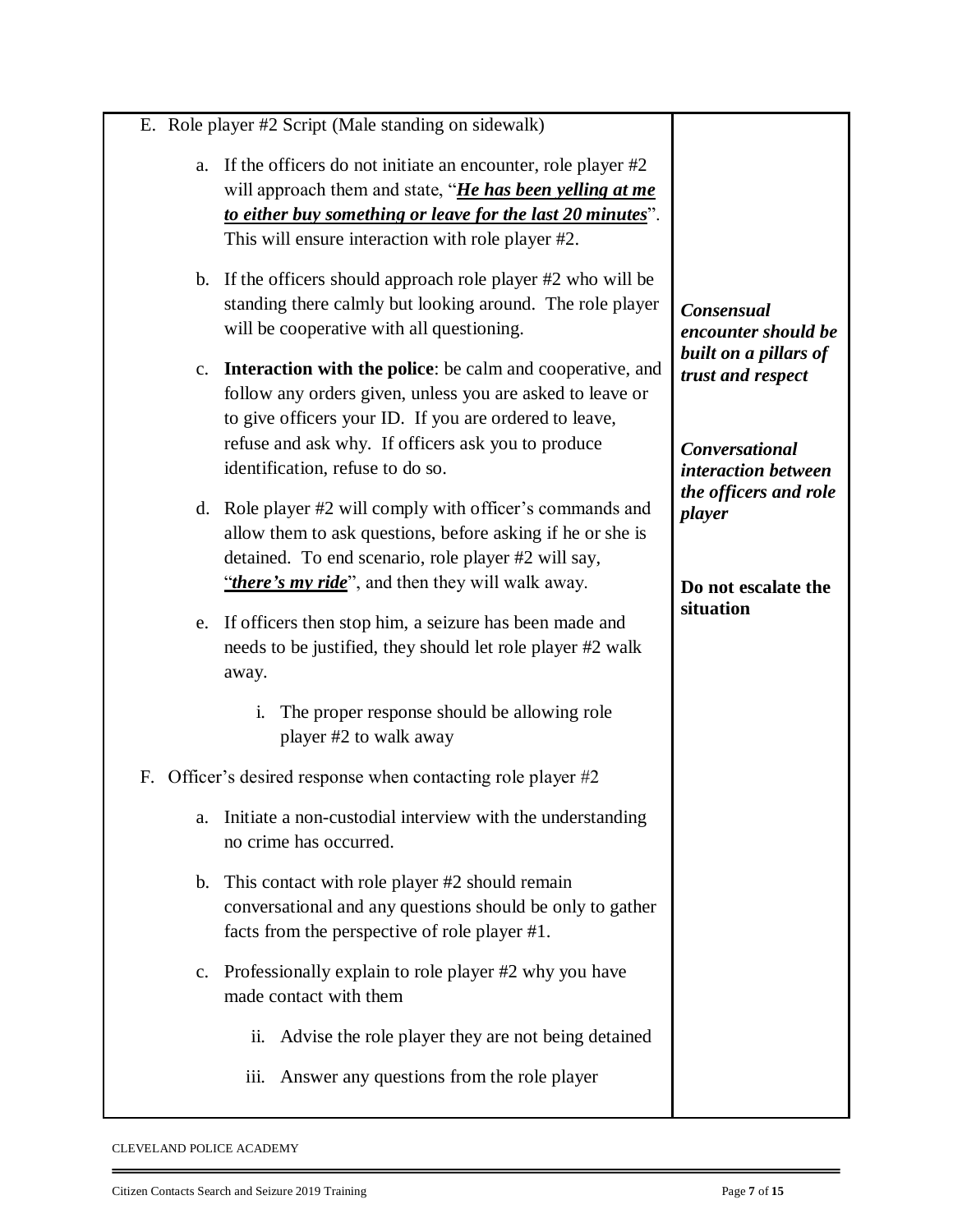| Explain to role player what the store owner's<br>1V.                                                                                            |                                                      |
|-------------------------------------------------------------------------------------------------------------------------------------------------|------------------------------------------------------|
| complaint is and why police are involved                                                                                                        |                                                      |
| d. Officers should/can provide alternatives (i.e. asking if                                                                                     |                                                      |
| role player needs a ride or ask him whether he/she is                                                                                           |                                                      |
| willing to voluntarily move further away from the store to<br>limit the interaction with the store owner)                                       |                                                      |
|                                                                                                                                                 |                                                      |
| Officers should not order role player #2 to do anything<br>e.                                                                                   |                                                      |
| IV.<br>Debriefing Protocol:                                                                                                                     |                                                      |
| A. Officers should be reminded of what turns a non-custodial<br>interview into a detention or arrest.                                           |                                                      |
| A. Telling him the role player they are not free to leave                                                                                       | <b>Investigatory Stops</b><br><b>GPO</b> Definitions |
| B. Ordering the role player to do anything                                                                                                      | and Section B2 a-j                                   |
| C. Show of force                                                                                                                                |                                                      |
| D. An officer may ask for ID, although this could lead to a<br>detention                                                                        |                                                      |
| i. Why did you feel it was necessary to ask for the<br>role player's id?                                                                        |                                                      |
| ii.<br>Do you feel that was appropriate or may have<br>escalated that situation?                                                                |                                                      |
| E. Using oscillating lights to gain attention of role player                                                                                    | <b>Investigatory Stops</b>                           |
| F. Physical contact with the individual                                                                                                         | <b>GPO</b> Definitions<br><b>Section</b>             |
| G. Number of officers present                                                                                                                   |                                                      |
| H. Blocking individual's freedom to move                                                                                                        |                                                      |
| language or tone that indicates compliance is required<br>Ι.                                                                                    |                                                      |
| B. Officers will address complainant and role player #2 with<br>professionalism as they investigate the complaint.                              |                                                      |
| C. It is imperative that officers are aware this is a fact gathering<br>conversation (non-custodial interview) not a terry stop or<br>detention |                                                      |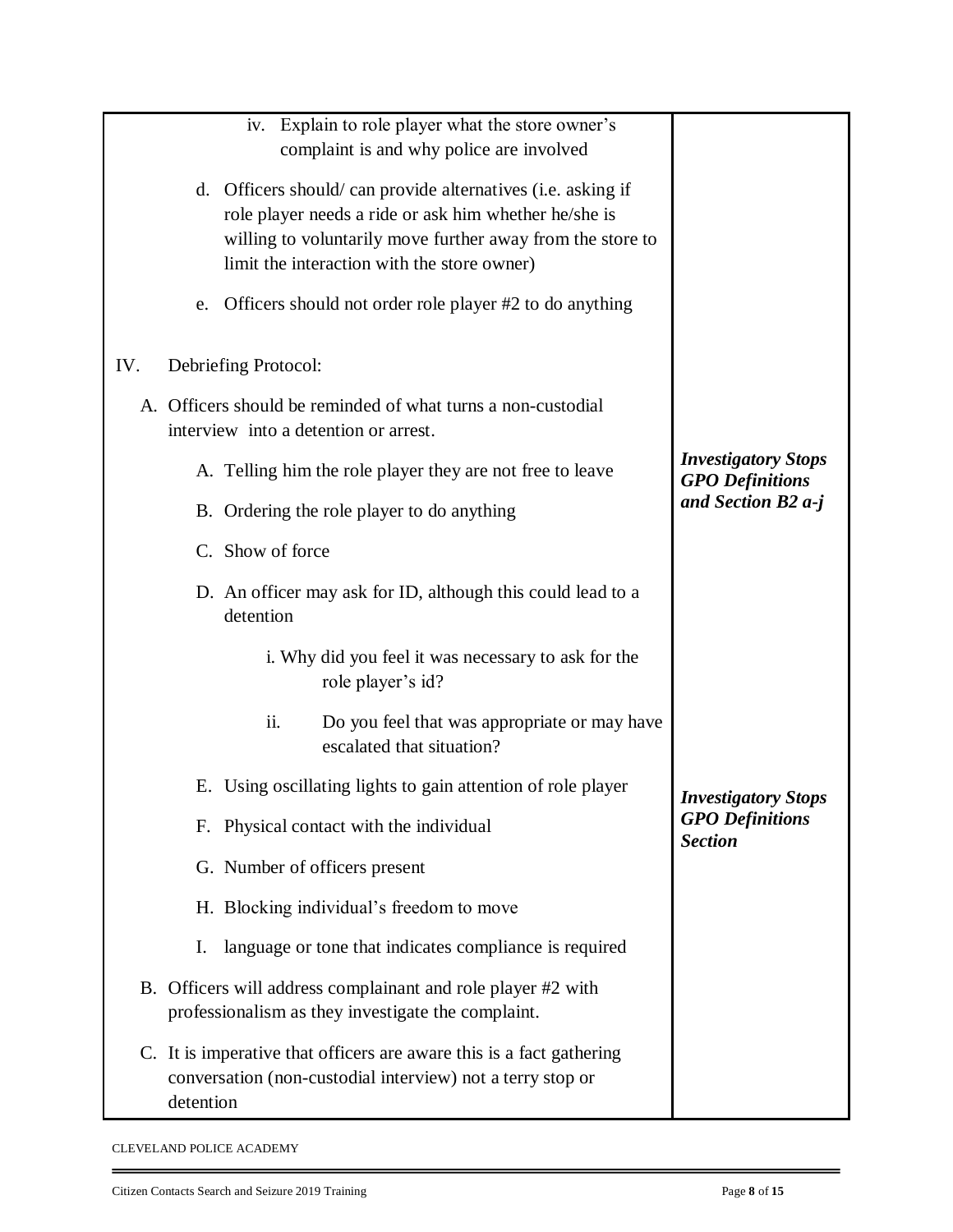|    | D. The role player is free to leave at any time                                                                                                                 |                                                                                                              |
|----|-----------------------------------------------------------------------------------------------------------------------------------------------------------------|--------------------------------------------------------------------------------------------------------------|
|    | E. Officers should not pat down or search the subjects                                                                                                          |                                                                                                              |
|    | F. If the officers detained role player #2, they will be remediated<br>with the policy                                                                          | Allow the scenario to<br>evolve, note teachable                                                              |
|    | G. After the conversation with role player #2, officers should explain<br>to the store owner no crime is occurring and RP #2 is legally<br>allowed to be there. | moments to explore<br>during the debrief                                                                     |
|    |                                                                                                                                                                 | Once the proper de-<br>escalation is use for<br>the complaint, this<br>should be a low stress<br>interaction |
| V. | Debrief scenario and answer all questions                                                                                                                       |                                                                                                              |
|    | A. Provide positive feedback to officers for proper actions<br>during the scenario.                                                                             |                                                                                                              |
|    | B. Ask, "What was your legal basis for the stop?"                                                                                                               |                                                                                                              |
|    | There is not a legal basis for ANY form of<br>$\mathbf{i}$ .<br>detention, this is a non-custodial interview                                                    |                                                                                                              |
|    | C. Ask, "Was immediate police action required?"                                                                                                                 |                                                                                                              |
|    | i. No, assistance provided to all parties to keep the<br>situation from escalating.                                                                             |                                                                                                              |
|    | D. Ask, "What would turn this encounter into a detention?"                                                                                                      |                                                                                                              |
|    | Numbers of officers present<br>i.                                                                                                                               | <b>Investigatory Stops</b>                                                                                   |
|    | Blocking the individual's vehicle or freedom to<br>ii.<br>move                                                                                                  | GPO I, B1                                                                                                    |
|    | Physical contact with the individual<br>iii.                                                                                                                    |                                                                                                              |
|    | Whether the officer's language or tone of voice<br>iv.<br>indicated that compliance with the officer's<br>requests is required                                  |                                                                                                              |
|    | Display of weapon<br>v.                                                                                                                                         |                                                                                                              |
|    | Display of official police vehicle indicators such as<br>V1.<br>signals of flashing, oscillating, or rotating lights                                            |                                                                                                              |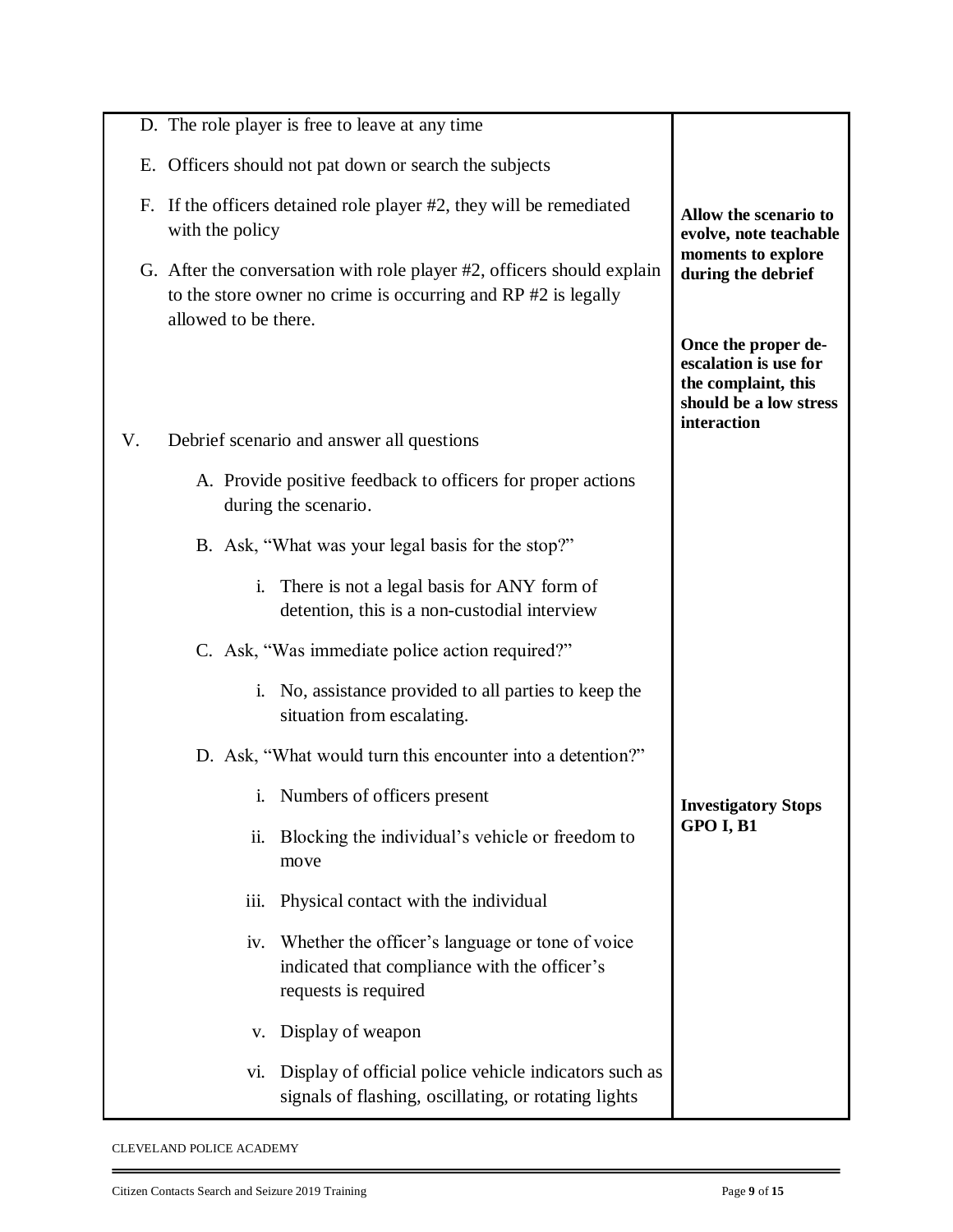| scenario.                 | E. Cover any missteps, problems, or issues occurring during                                                                                                                                                                                                                                                                                                                                                              |                                                                                              |
|---------------------------|--------------------------------------------------------------------------------------------------------------------------------------------------------------------------------------------------------------------------------------------------------------------------------------------------------------------------------------------------------------------------------------------------------------------------|----------------------------------------------------------------------------------------------|
|                           | F. Answer all questions in connection with the scenarios.                                                                                                                                                                                                                                                                                                                                                                |                                                                                              |
|                           | G. Officers must distinguish between voluntary contacts and<br>terry stops. The inquiry into whether an individual would<br>feel free to leave and or decline any of the officer's<br>requests at any point is an objective one. Factors could<br>include but are not limited to;                                                                                                                                        | <b>Investigatory Stops</b><br><b>GPO Section IV, B2</b><br>a-j                               |
| $\mathbf{i}$ .            | Number of officers present                                                                                                                                                                                                                                                                                                                                                                                               |                                                                                              |
|                           | ii. Blocking the individual's vehicle or freedom to<br>move                                                                                                                                                                                                                                                                                                                                                              |                                                                                              |
| iii.                      | Physical contact with the individual                                                                                                                                                                                                                                                                                                                                                                                     |                                                                                              |
| iv.                       | Whether the officers or tone of voice indicates that<br>compliance with the officers request is required                                                                                                                                                                                                                                                                                                                 |                                                                                              |
| V.                        | Display of a weapon                                                                                                                                                                                                                                                                                                                                                                                                      |                                                                                              |
| Vİ.                       | Display of official indicators, such as signals of<br>flashing, oscillating, rotating lights                                                                                                                                                                                                                                                                                                                             |                                                                                              |
| of his store.<br>2.<br>4. | This scenario is a consensual encounter. Store<br>owner will complain in general about people in front<br>If asked for ID, role player will provide it.<br>Instructor should have discussion about factors that<br>turn a consensual encounter into a detention:<br>1. Walking away/holding ID<br>Giving an order to subject<br>3. Placing subject into the patrol car<br>Making subject feel they are not free to leave |                                                                                              |
|                           |                                                                                                                                                                                                                                                                                                                                                                                                                          | <b>Instructor will</b><br>complete the<br>performance<br>evaluation form for<br>each student |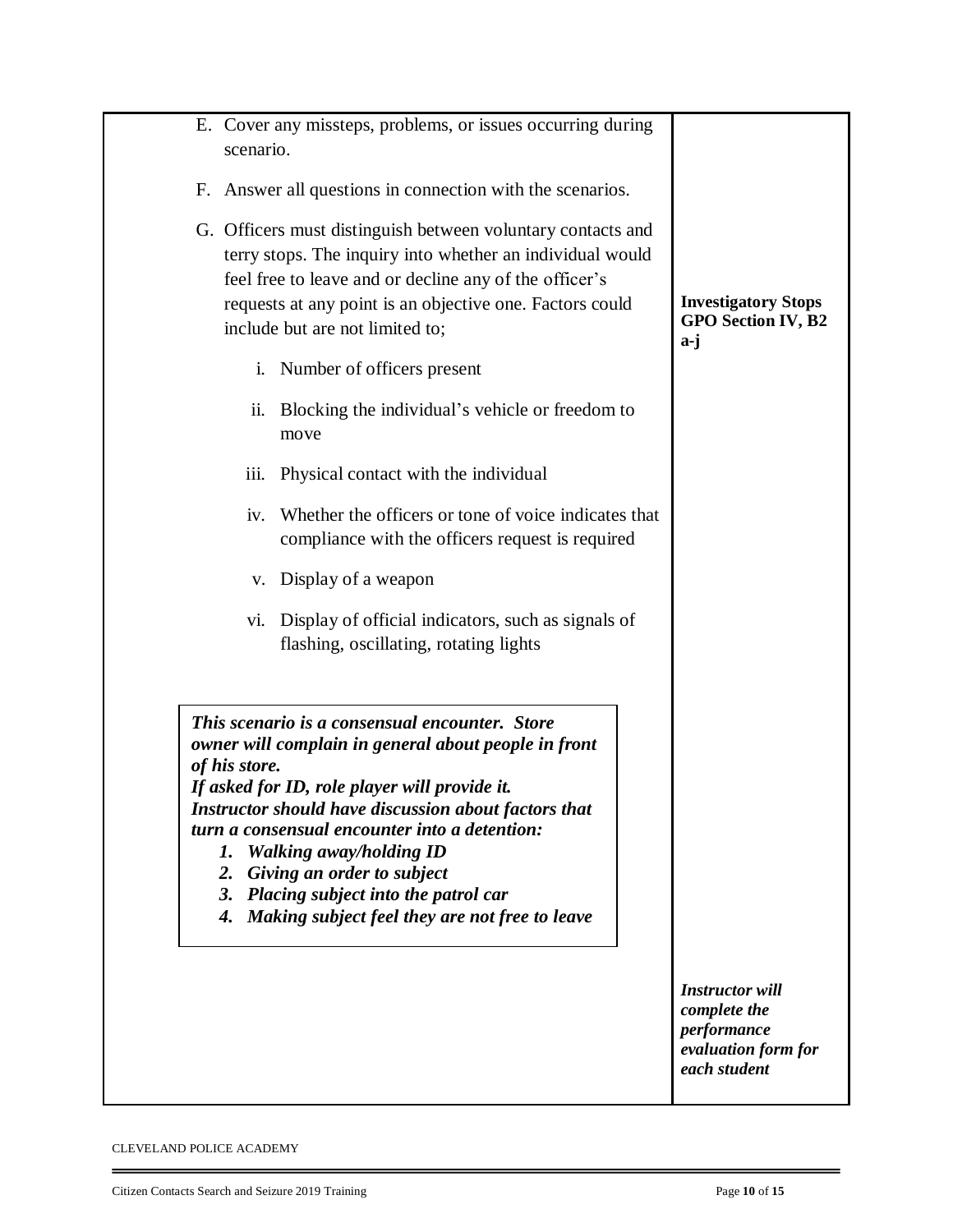|      | Instructor's debrief will include, that when<br>individuals are treated properly and with respect, we<br>will receive greater cooperation from citizens. This<br>provides opportunities for interactions with<br>community members in an official capacity which<br>empowers them with a collective problem solving<br>experience. Showing citizens examples of working<br>with the police will provide better police service to the<br>community.<br>Officers should be striving to work toward the four<br><i>pillars of community engagement:</i><br><b>Neutrality</b><br>$\circ$<br><b>Respect</b><br>$\circ$<br><b>Trustworthiness</b><br>$\circ$<br><b>Voice</b><br>$\circ$ |                                                                 |
|------|-----------------------------------------------------------------------------------------------------------------------------------------------------------------------------------------------------------------------------------------------------------------------------------------------------------------------------------------------------------------------------------------------------------------------------------------------------------------------------------------------------------------------------------------------------------------------------------------------------------------------------------------------------------------------------------|-----------------------------------------------------------------|
| VI.  | Performance evaluations:                                                                                                                                                                                                                                                                                                                                                                                                                                                                                                                                                                                                                                                          | Handout #1                                                      |
|      | A. Did officers properly identify themselves as Cleveland<br>Police? If "No", why not?                                                                                                                                                                                                                                                                                                                                                                                                                                                                                                                                                                                            | <b>Strip searches and</b><br>body cavity searches<br><b>GPO</b> |
|      | B. Did officers detain any of the role players? If "Yes," why?                                                                                                                                                                                                                                                                                                                                                                                                                                                                                                                                                                                                                    |                                                                 |
|      | C. Did officers state the encounter is being recorded? If<br>"No", why not?                                                                                                                                                                                                                                                                                                                                                                                                                                                                                                                                                                                                       |                                                                 |
|      | D. Did officers listen and answer questions from the either of<br>the subject(s)? If "No", why not?                                                                                                                                                                                                                                                                                                                                                                                                                                                                                                                                                                               |                                                                 |
|      | E. Did officers act courteous and professionally to the<br>subjects?                                                                                                                                                                                                                                                                                                                                                                                                                                                                                                                                                                                                              |                                                                 |
|      | F. Do officers make subjects aware they can leave at any<br>time?                                                                                                                                                                                                                                                                                                                                                                                                                                                                                                                                                                                                                 |                                                                 |
|      | G. Can the officers articulate the purpose for identifying this<br>as a consensual encounter?                                                                                                                                                                                                                                                                                                                                                                                                                                                                                                                                                                                     |                                                                 |
|      | H. Did officers follow department policies/directives?                                                                                                                                                                                                                                                                                                                                                                                                                                                                                                                                                                                                                            |                                                                 |
| VII. | Handout scenario:                                                                                                                                                                                                                                                                                                                                                                                                                                                                                                                                                                                                                                                                 |                                                                 |
|      | A. The officers not currently involved in the scenario will be                                                                                                                                                                                                                                                                                                                                                                                                                                                                                                                                                                                                                    |                                                                 |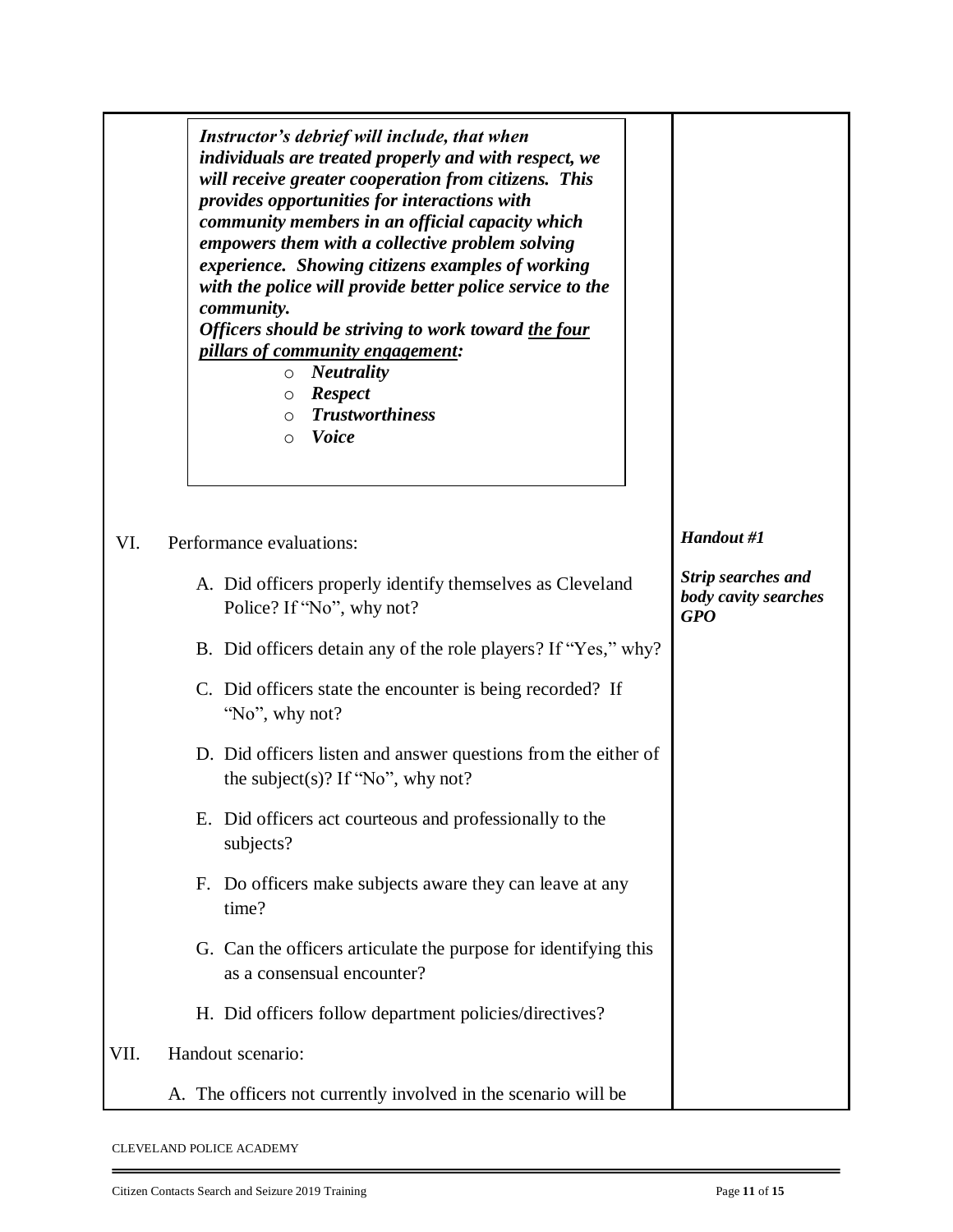| given a written search and seizure scenario (Handout#1).                                                                                                                                                                                                                                                                                                                                                                                                                                                                                                                |
|-------------------------------------------------------------------------------------------------------------------------------------------------------------------------------------------------------------------------------------------------------------------------------------------------------------------------------------------------------------------------------------------------------------------------------------------------------------------------------------------------------------------------------------------------------------------------|
| B. They will read the scenario and answer the questions in the<br>handout while they are waiting for their turn to perform in the<br>live action scenario.                                                                                                                                                                                                                                                                                                                                                                                                              |
| C. A policy book containing the five new search and seizure<br>policies will be made available to assist officers with<br>completing the written scenario.                                                                                                                                                                                                                                                                                                                                                                                                              |
| Handout discussion:                                                                                                                                                                                                                                                                                                                                                                                                                                                                                                                                                     |
| A. A review and discussion of the type of scenario (Handout #1)<br>will take place after all officers have completed the live action<br>scenario                                                                                                                                                                                                                                                                                                                                                                                                                        |
| B. The instructor will answer any questions and relate it to the<br>GPOs in connection with the scenario                                                                                                                                                                                                                                                                                                                                                                                                                                                                |
| C. The instructor will correct any issues officers may have had<br>during the handout scenario                                                                                                                                                                                                                                                                                                                                                                                                                                                                          |
| During handout discussion, the strip search GPO<br>should be discussed and questions should be<br>answered using the provided GPO training book.<br>Discuss the exigent circumstances extends to the<br>misdemeanor arrest when the item is believed to be<br>a handgun or dangerous ordinance.<br><b>Section III subsections A. and B.1.</b><br>Advise officers of the privacy issues that go along<br>with preforming a strip search and steps required to<br><i>address them.</i><br>Discuss the importance of notifying a supervisor<br>and the reporting procedure |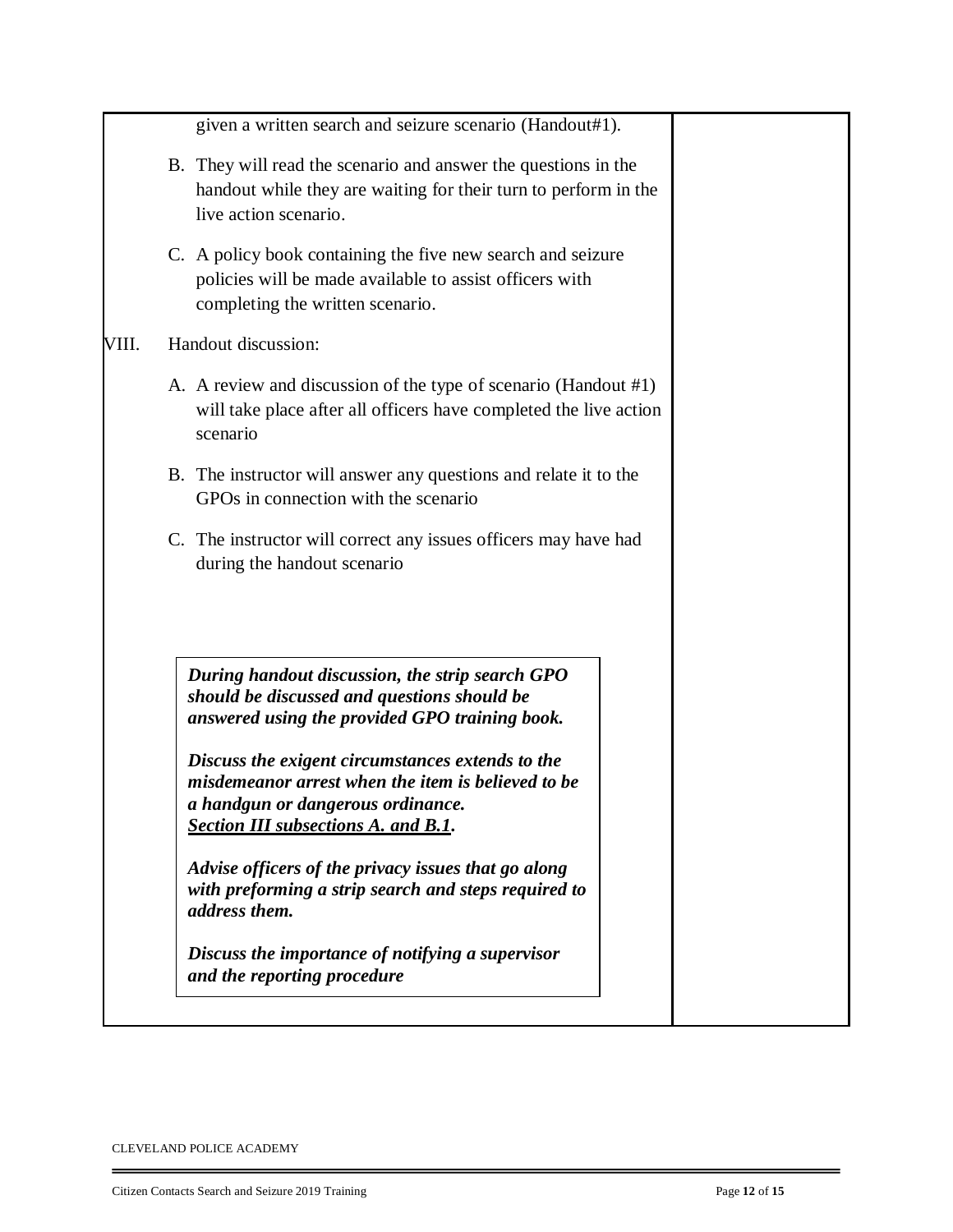# **CONC LUS ION**

- A. Summarize material
- B. Questions?
- C. Answers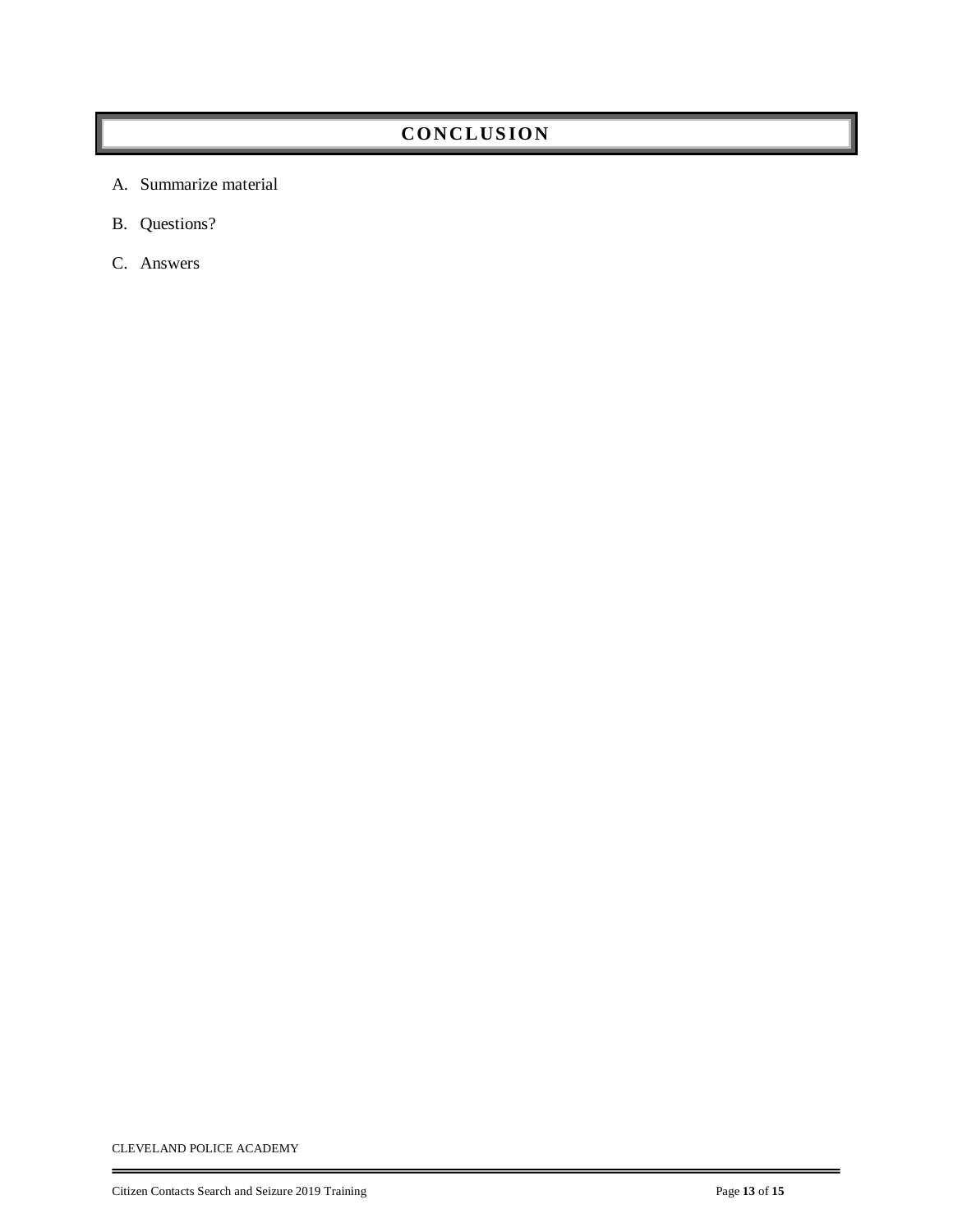### **HANDO UT #1 Scen a ri o**

#### **Print Name and Badge #**

**Handout Scenario #1**: You arrest a male on a contempt of court DUS traffic warrant and have verified it on Channel 9. While conducting a search, you feel a solid object in the upper inseam of his trousers that you believe is the handle of a handgun. The male is not speaking or answering questions and is now passively resisting.

<u> 1989 - Andrea Stadt, fransk politiker (d. 1989)</u>

<u> 1980 - Johann Barbara, martxa alemaniar argumento este alemaniar alemaniar alemaniar alemaniar alemaniar al</u>

- 1. What is the legal justification for the search?
- 2. Per the new GPO, what type of search is required? Why?
- 3. Can you retrieve what you believe is the handgun? Why or why not?

- 4. What notifications need to be made?
- 5. What is the reporting procedure?